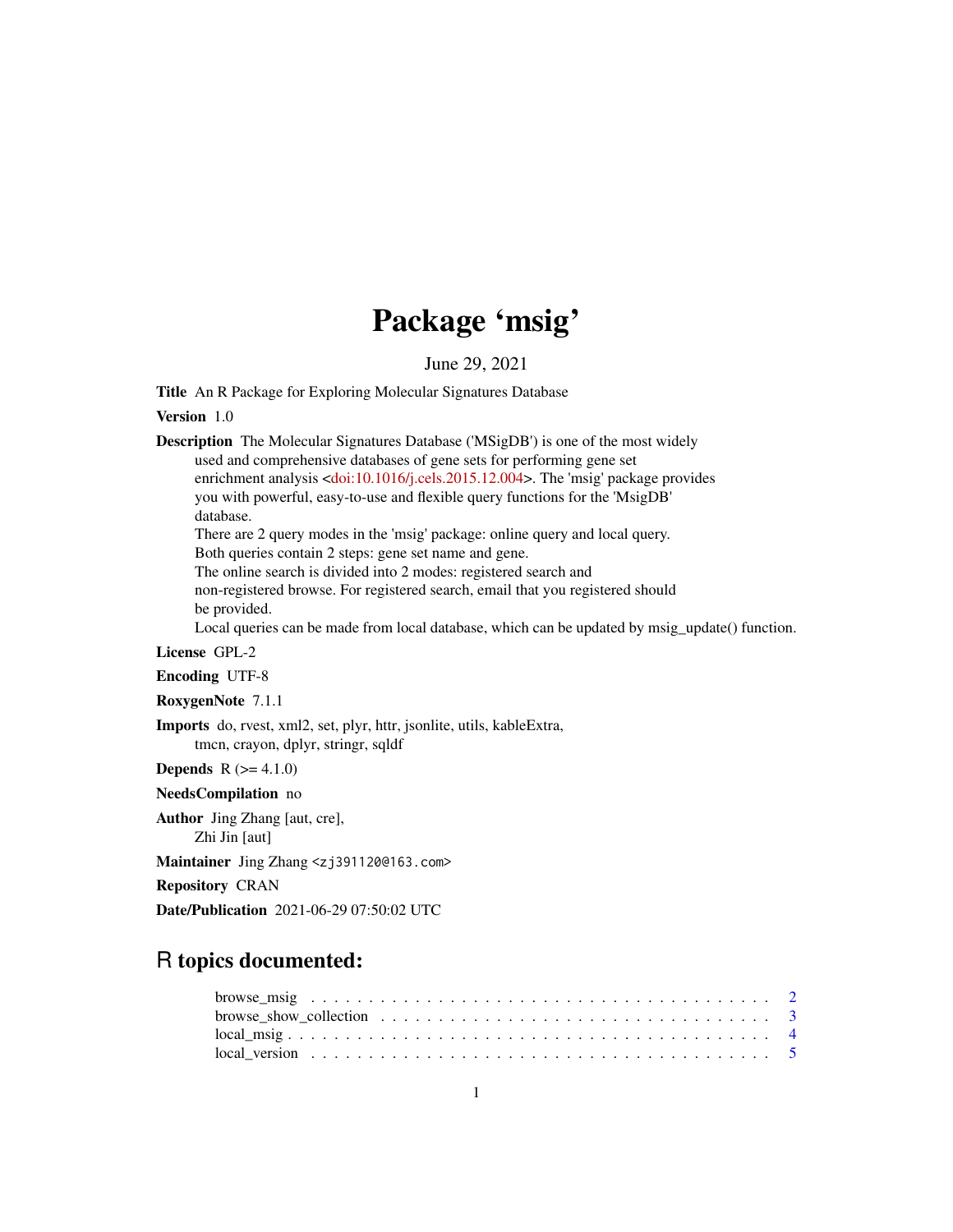<span id="page-1-0"></span>

|                                                                                                             |  | -6             |
|-------------------------------------------------------------------------------------------------------------|--|----------------|
|                                                                                                             |  | 6              |
|                                                                                                             |  | 7              |
|                                                                                                             |  | $\overline{7}$ |
|                                                                                                             |  | 8              |
|                                                                                                             |  | 9              |
|                                                                                                             |  | -9             |
|                                                                                                             |  |                |
|                                                                                                             |  |                |
|                                                                                                             |  |                |
|                                                                                                             |  |                |
|                                                                                                             |  |                |
|                                                                                                             |  |                |
|                                                                                                             |  |                |
|                                                                                                             |  |                |
| show_local_collection $\ldots \ldots \ldots \ldots \ldots \ldots \ldots \ldots \ldots \ldots \ldots \ldots$ |  |                |
|                                                                                                             |  |                |
|                                                                                                             |  |                |
|                                                                                                             |  |                |
|                                                                                                             |  |                |
|                                                                                                             |  |                |
|                                                                                                             |  |                |

#### **Index** 2008 **[18](#page-17-0)**

| browse_msig | Retrieve Gene set Names from MSigDB database Retrieve gene set  |
|-------------|-----------------------------------------------------------------|
|             | names from MSigDB database by the gene set name and collection. |
|             | the search filed is gene name.                                  |

# Description

Retrieve Gene set Names from MSigDB database Retrieve gene set names from MSigDB database by the gene set name and collection. the search filed is gene name.

# Usage

```
browse_msig(geneSetName = "", collection = "")
```
# Arguments

| geneSetName | one keyword for gene set name, default is empty |
|-------------|-------------------------------------------------|
| collection  | one collection, default is empty                |

#### Value

gene set names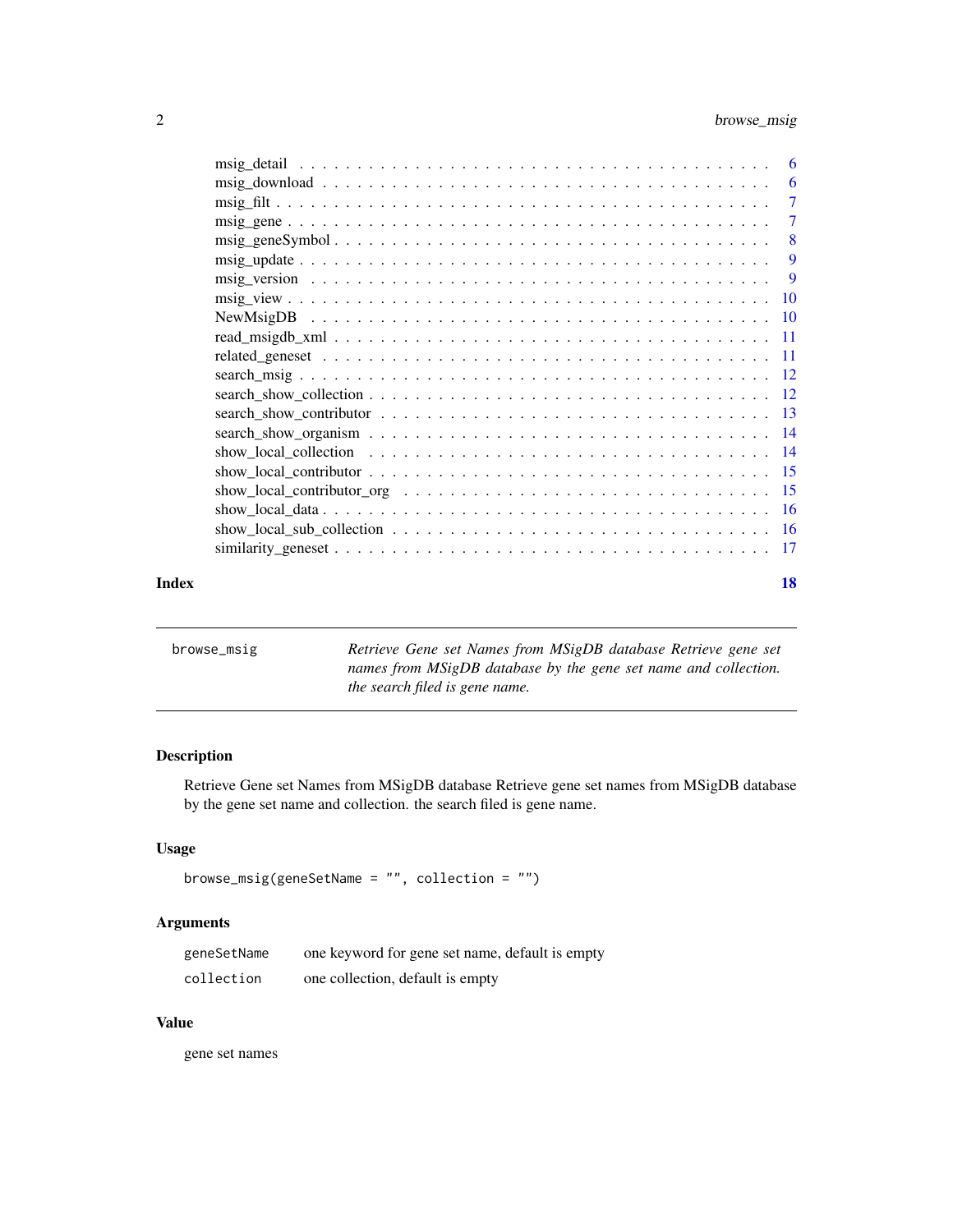#### <span id="page-2-0"></span>Examples

```
# missing genSetName and collection to get all gene set names
x \leftarrow browse_msig()
# search for gene names include immune
x <- browse_msig('immune')
x |>
    msig_view('cells','response','to','m')
# search for gene names include immune in c8
browse_msig('immune','c8')
# gene names in c8
browse_msig('immune','c8')
```
browse\_show\_collection

#### *Show collection of MSigDB database*

# Description

Show collection of MSigDB database

#### Usage

```
browse_show_collection()
```
#### Value

show all collection in MSigDB in web page http://www.gsea-msigdb.org/gsea/msigdb/genesets.jsp. For chromosome, we should treat as collection together.

```
browse_show_collection()
```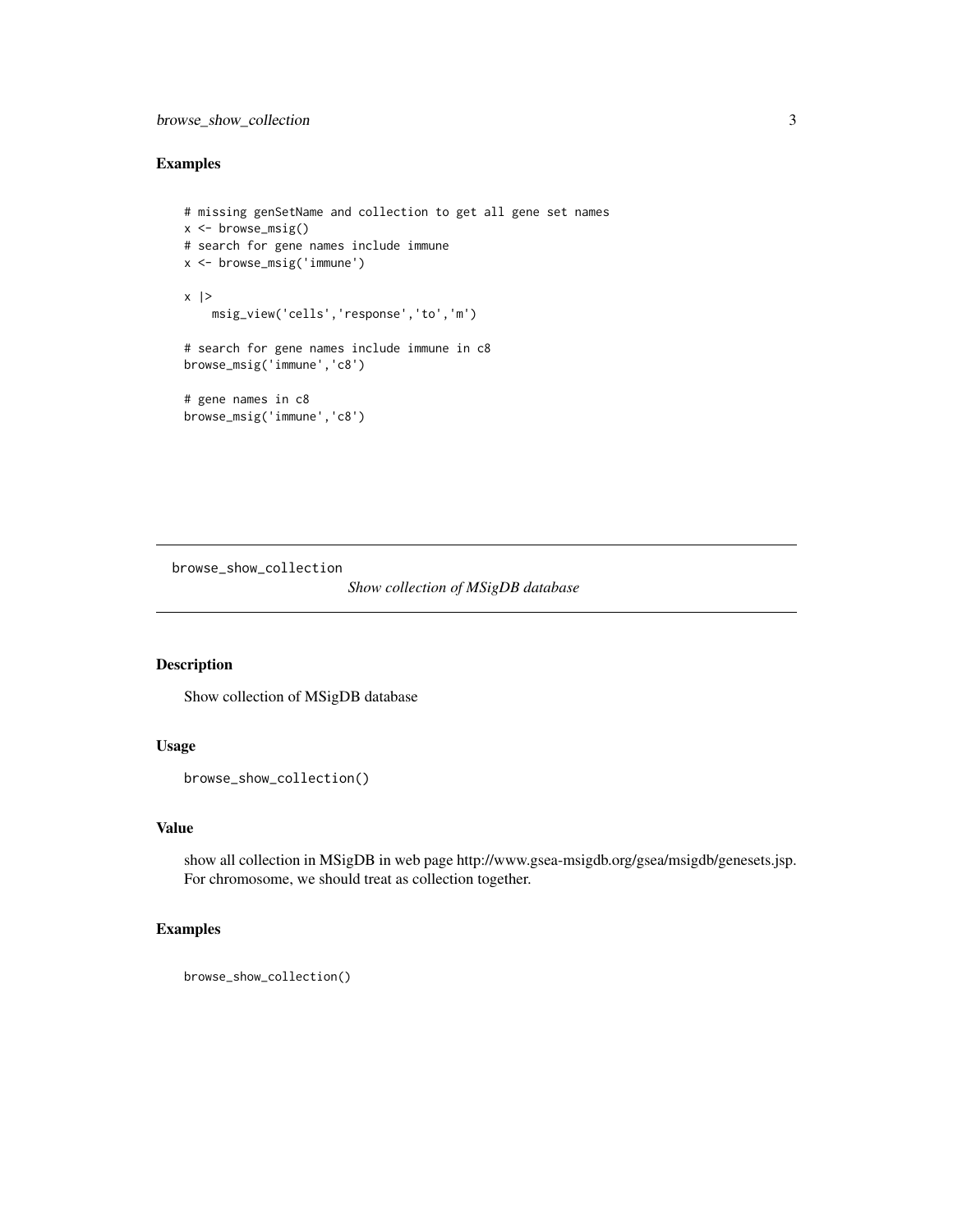<span id="page-3-0"></span>

Query gene set names from local data

# Usage

```
local_msig(
  geneset = NULL,
  description = NULL,
 collection = NULL,
  sub_collection = NULL,
 organism = NULL,
  contributor = NULL,
  contributor_org = NULL,
  author = NULL,
  chip = NULL,gene = NULL,
 geneset_fuzzy = NULL,
 collection_fuzzy = NULL,
  sub_collection_fuzzy = NULL,
 organism_fuzzy = NULL,
  contributor_fuzzy = NULL,
  contributor_org_fuzzy = NULL,
  author_fuzzy = NULL,
 chip_fuzzy = NULL,
  gene_fuzzy = NULL
)
```
# Arguments

| geneset         | one sql format character for exact match |
|-----------------|------------------------------------------|
| description     | one sql format character for exact match |
| collection      | one sql format character for exact match |
| sub_collection  | one sql format character for exact match |
| organism        | one sql format character for exact match |
| contributor     | one sql format character for exact match |
| contributor_org |                                          |
|                 | one sql format character for exact match |
| author          | one sql format character for exact match |
| chip            | one sql format character for exact match |
| gene            | one sql format character for exact match |
|                 |                                          |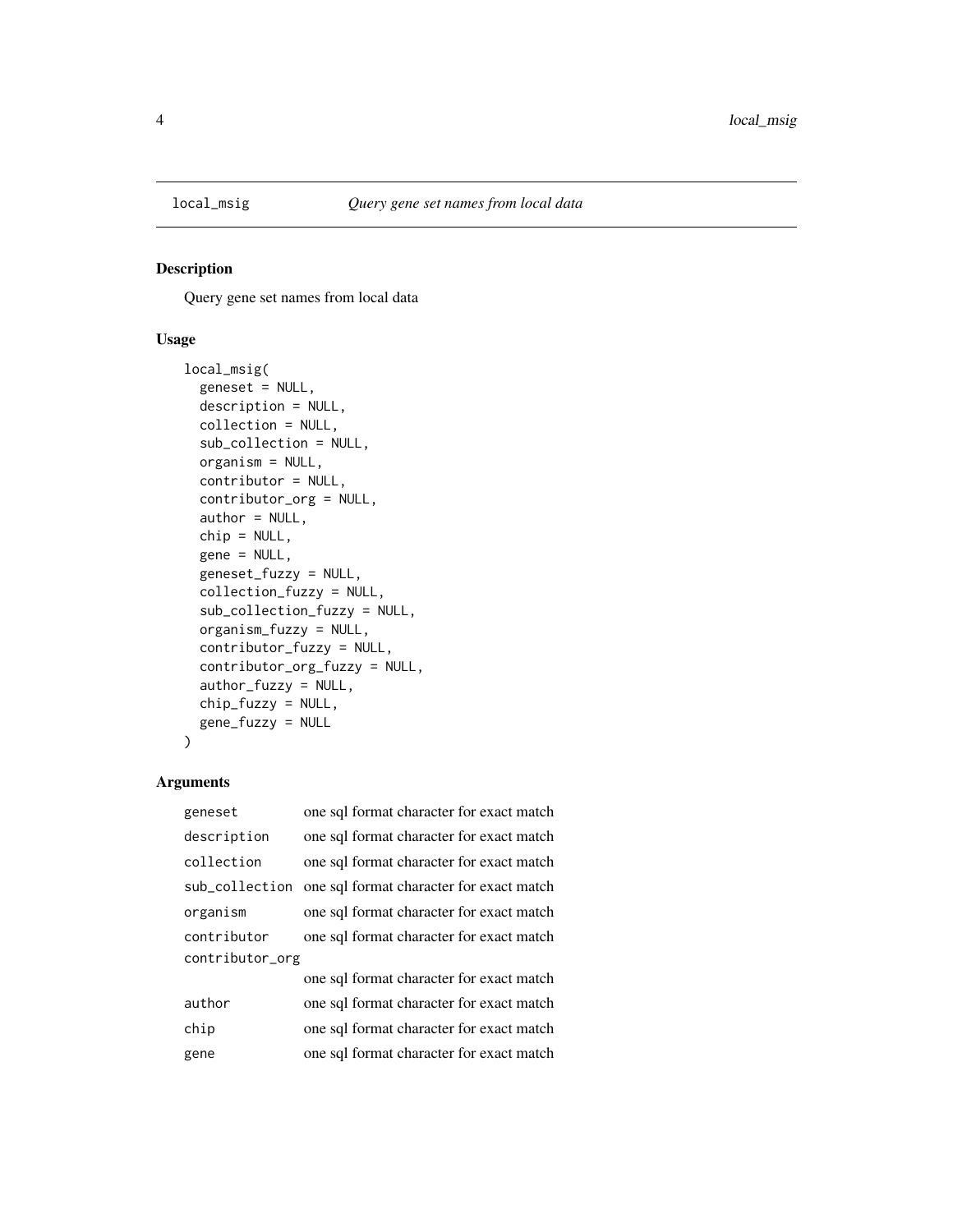# <span id="page-4-0"></span>local\_version 5

```
geneset_fuzzy fuzzy match
collection_fuzzy
               fuzzy match
sub_collection_fuzzy
               fuzzy match
organism_fuzzy fuzzy match
contributor_fuzzy
               fuzzy match
contributor_org_fuzzy
               fuzzy match
author_fuzzy fuzzy match
chip_fuzzy fuzzy match
gene_fuzzy fuzzy match
```
# Value

one dataframe with attribute of msig\_local.

# Examples

```
x <- local_msig('IMMUNE_RESPONSE')
x <- local_msig('IMMUNE_RESPONSE|IMMUNE_SYSTEM_PROCESS')
```
local\_version *Local database version*

# Description

Local database version

# Usage

local\_version()

#### Value

version of local database

#### Examples

local\_version()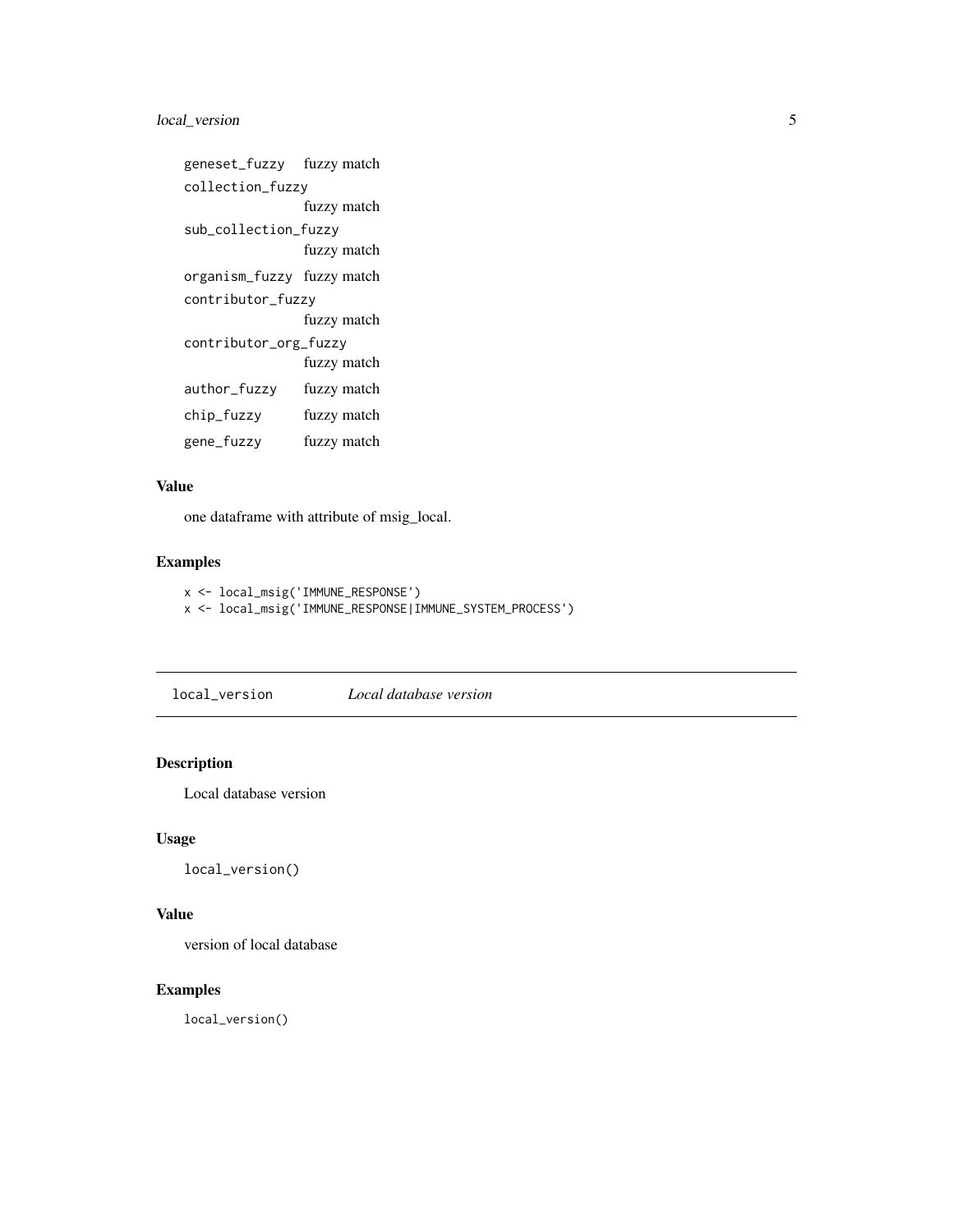<span id="page-5-0"></span>

Retrieve detail information of gene set

#### Usage

```
msig_detail(...)
```
#### Arguments

... one or more gene set names, which can be little or capital.

#### Value

Print detail information about the geneset, number of genes and return all gene names.

# Examples

```
d <- msig_detail('izadpanah_stem_cell_adipose_vs_bone_dn',
                 'AAACCAC_MIR140')
```
msig\_download *Download MsigDB database*

#### Description

Download MsigDB database

#### Usage

msig\_download(version)

# Arguments

version version

# Value

dowanload the data to local PC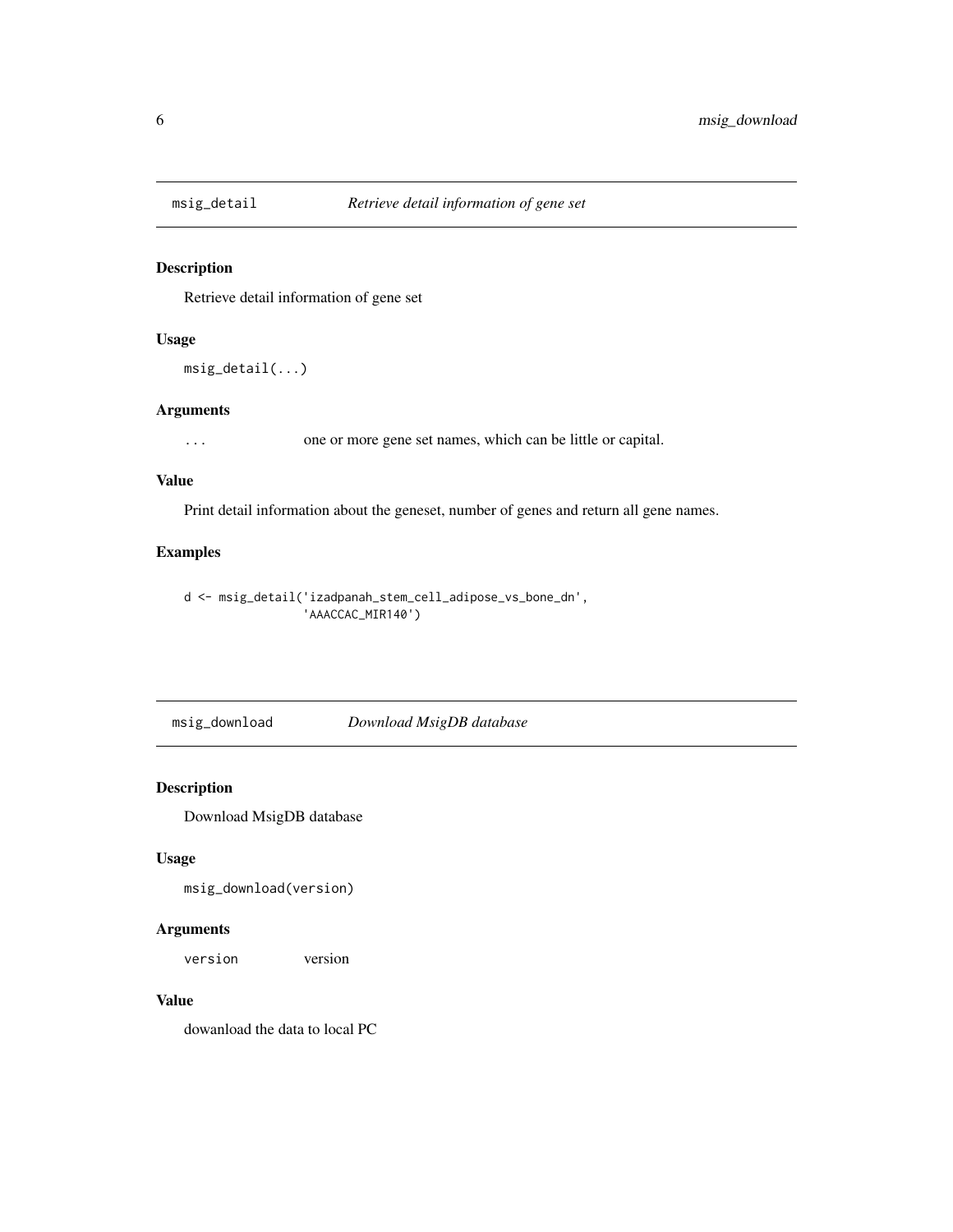<span id="page-6-0"></span>

Filt data by key words Case insensitive

# Usage

 $msig_filt(x, \ldots)$ 

# Arguments

| x | data from msig package |
|---|------------------------|
| . | one or more key words  |

#### Value

filted results with high light information.

#### Examples

```
browse_msig('immune') |>
   msig_filt('response')
```
msig\_gene *Retrieve gene by Gene set Name*

# Description

Retrieve gene by Gene set Name

#### Usage

```
msig\_gene(..., list = TRUE, info = TRUE)## S3 method for class 'character'
msig\_gene(..., list = TRUE, info = TRUE)## S3 method for class 'data.frame'
msig\_gene(..., list = TRUE, info = TRUE)
```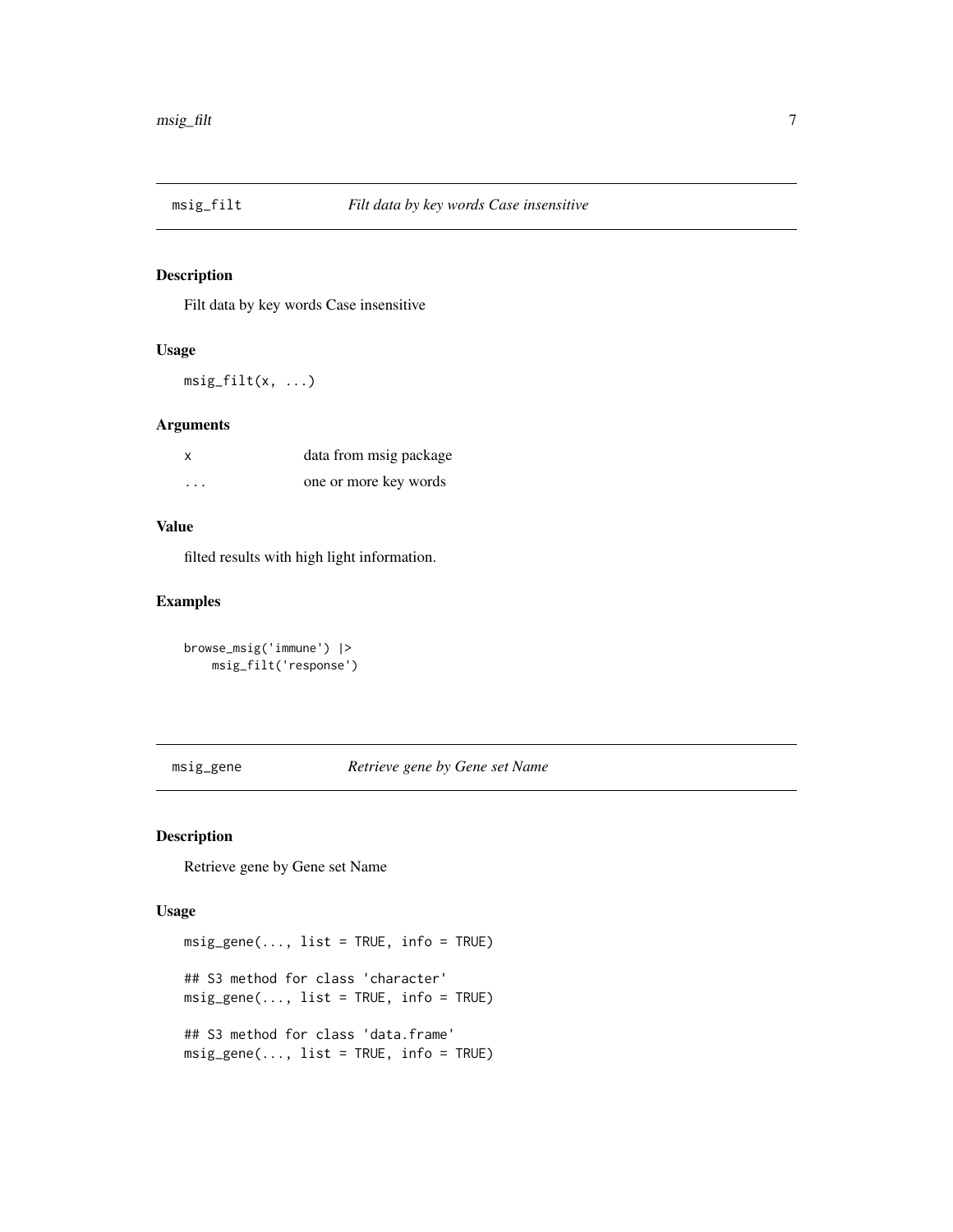#### <span id="page-7-0"></span>Arguments

| $\cdot$ $\cdot$ $\cdot$ | one or more geneset names, which can be little or capital. |
|-------------------------|------------------------------------------------------------|
| list                    | logical, default is FALSE, whether to show result by list. |
| info                    | logical, whether to show information about gene set.       |

#### Value

Print detail information about the geneset, number of genes and return all gene names.

# Examples

```
genes <- msig_gene('izadpanah_stem_cell_adipose_vs_bone_dn',
                  'REACTOME_DEGRADATION_OF_AXIN')
genes |>
   msig_view()
```

| msig_geneSymbol | Retrieve gene by Gene Symbol from MsigDB |  |  |
|-----------------|------------------------------------------|--|--|
|                 |                                          |  |  |

# Description

Retrieve gene by Gene Symbol from MsigDB

# Usage

```
msig_geneSymbol(..., local = FALSE)
## S3 method for class 'list'
msig_geneSymbol(..., local = FALSE)
## S3 method for class 'data.frame'
msig_geneSymbol(..., local = FALSE)
## S3 method for class 'character'
msig_geneSymbol(..., local = FALSE)
```
# Arguments

| .     | one or more geneset names, which can be little or capital.                    |
|-------|-------------------------------------------------------------------------------|
| local | logical, default is FALSE, whether to extract gene symbol from local database |

#### Value

gene symbol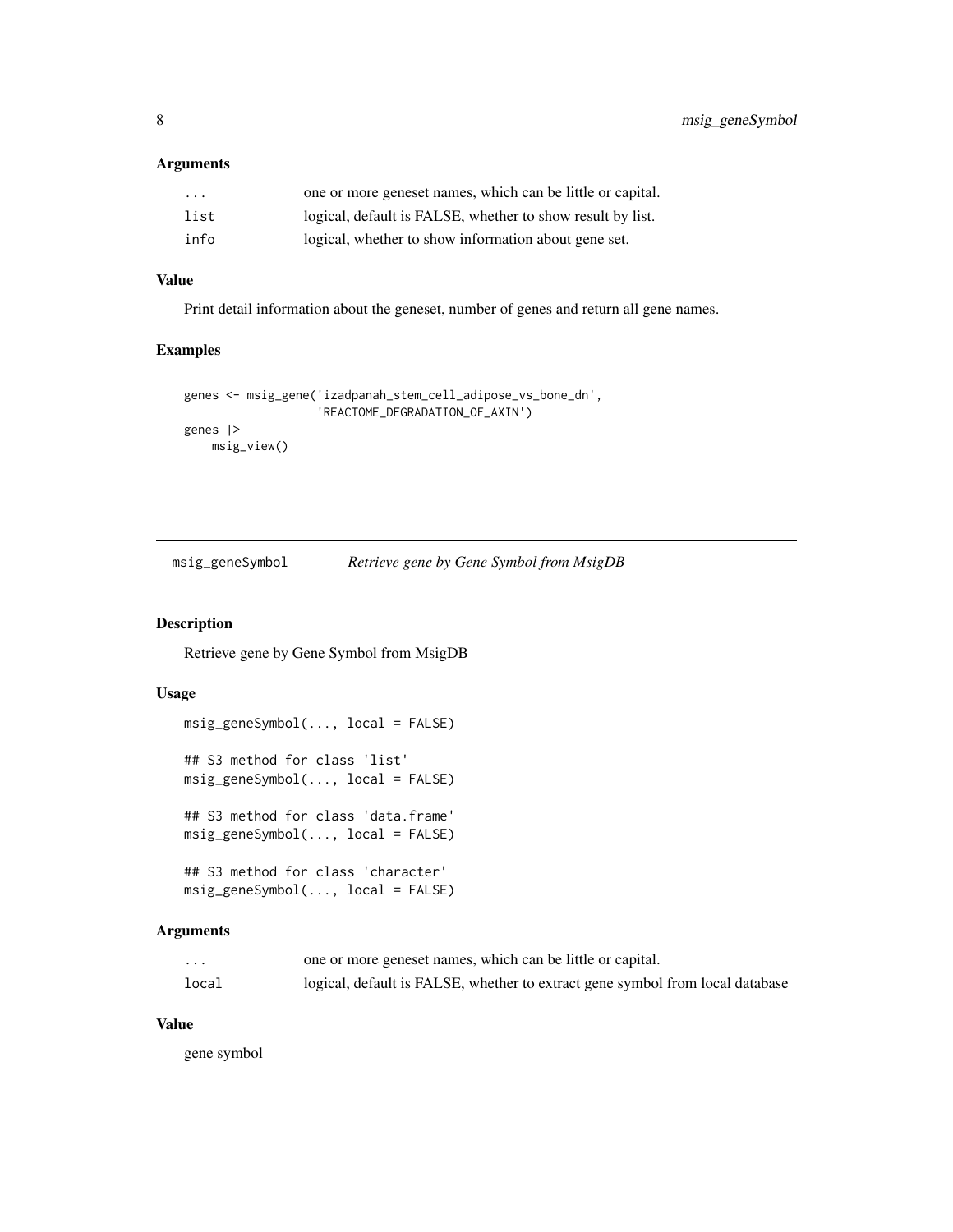# <span id="page-8-0"></span>msig\_update 9

# Examples

```
genes <- msig_geneSymbol('izadpanah_stem_cell_adipose_vs_bone_dn')
genes <- msig_geneSymbol('izadpanah_stem_cell_adipose_vs_bone_dn',
                   'REACTOME_DEGRADATION_OF_AXIN')
```
msig\_update *Update local MsigDB database*

# Description

Update local MsigDB database

# Usage

msig\_update(xml = NULL, version = NULL)

#### Arguments

| xml     | msigdb xml file                                      |
|---------|------------------------------------------------------|
| version | version, if missing, the latest version will be used |

#### Value

update local MsigDB database

msig\_version *version information of MSigDB database*

# Description

version information of MSigDB database

#### Usage

```
msig_version()
```
#### Value

version dataframe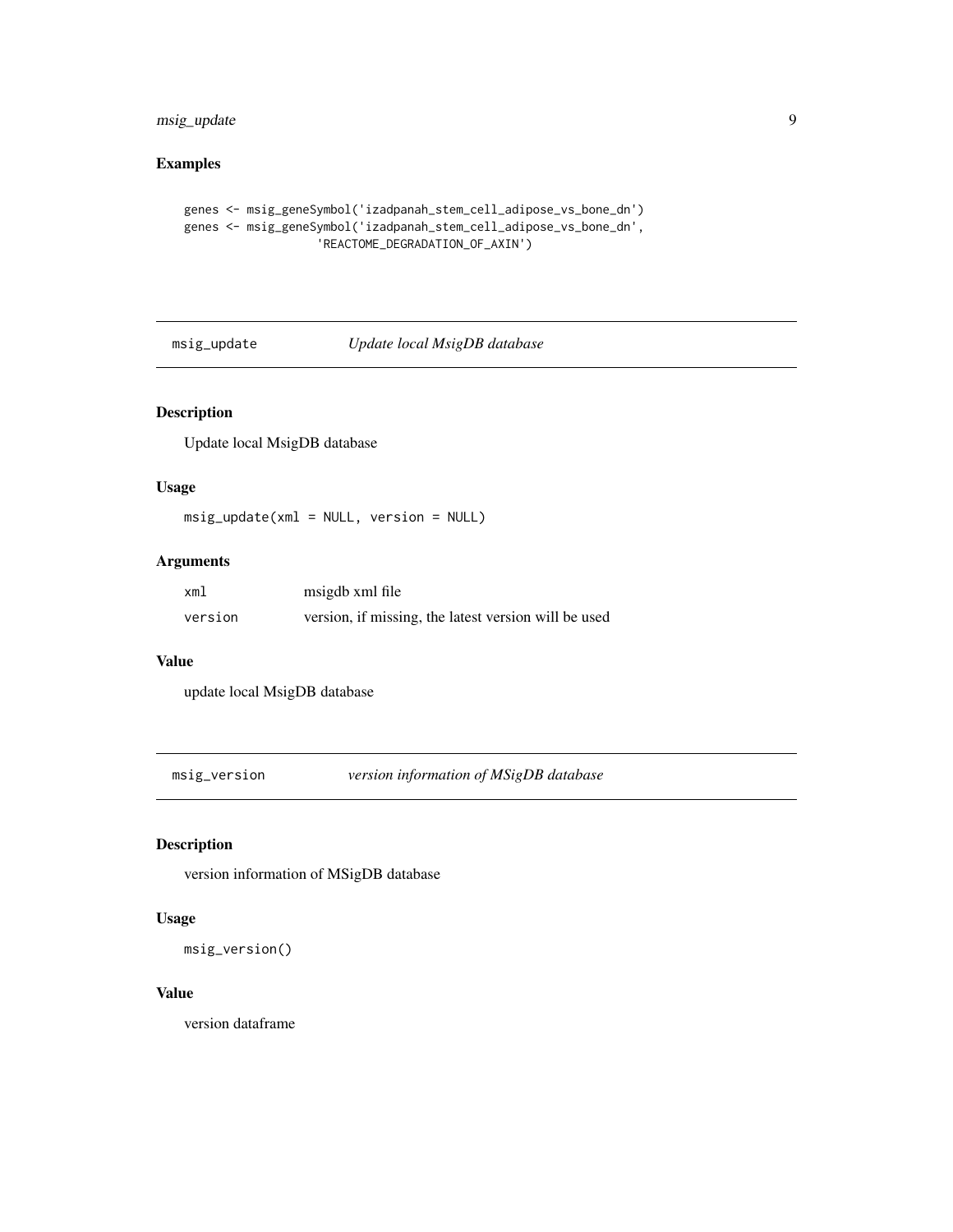<span id="page-9-0"></span>

View data in viewer panel

#### Usage

msig\_view(x, ...)

# Arguments

| X        | dataframe                   |
|----------|-----------------------------|
| $\cdots$ | one or more hightliht words |

#### Value

open data in view panel in rstudio

#### Examples

```
#' browse_msig('immune') |>
   msig_view('response')
```
NewMsigDB *Create NewMsigDB object for new versions of MsigDB database*

# Description

Create NewMsigDB object for new versions of MsigDB database

#### Usage

```
NewMsigDB(xml)
```
# Arguments

xml path of xml msigdb file path

#### Value

dataframe which can be used inner package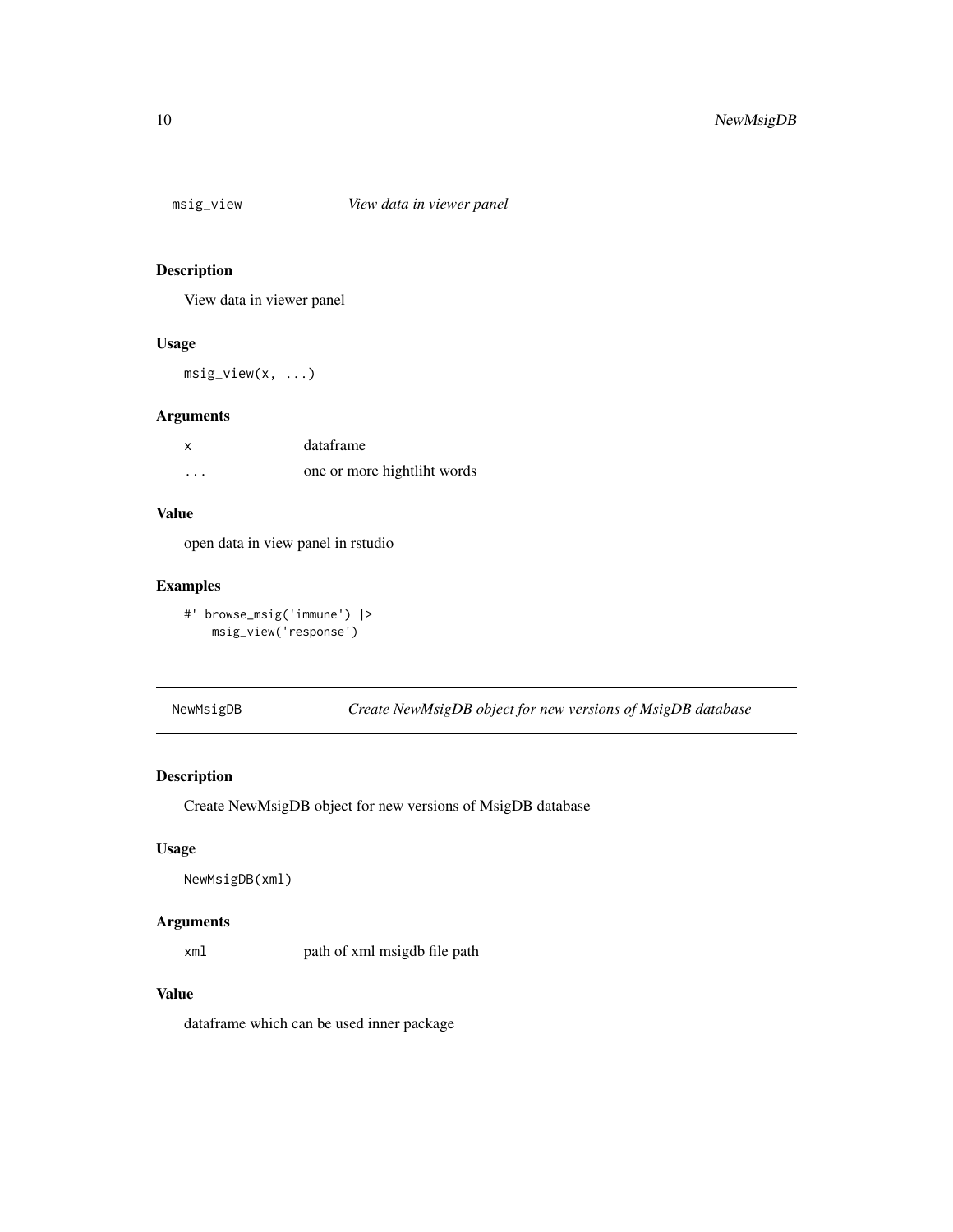<span id="page-10-0"></span>read\_msigdb\_xml *read MSigDB xml data*

# Description

read MSigDB xml data

# Usage

read\_msigdb\_xml(xml)

#### Arguments

xml xml data path

# Value

one dataframe contains gene infomation

related\_geneset *Query related gene sets*

# Description

Query related gene sets

# Usage

related\_geneset(geneSetName)

# Arguments

geneSetName one gene set name

#### Value

related gene sets from gene set detailed information table

```
x <- related_geneset('AAANWWTGC_UNKNOWN')
x |>
   msig_filt('unknown') |>
   msig_view('ttt')
```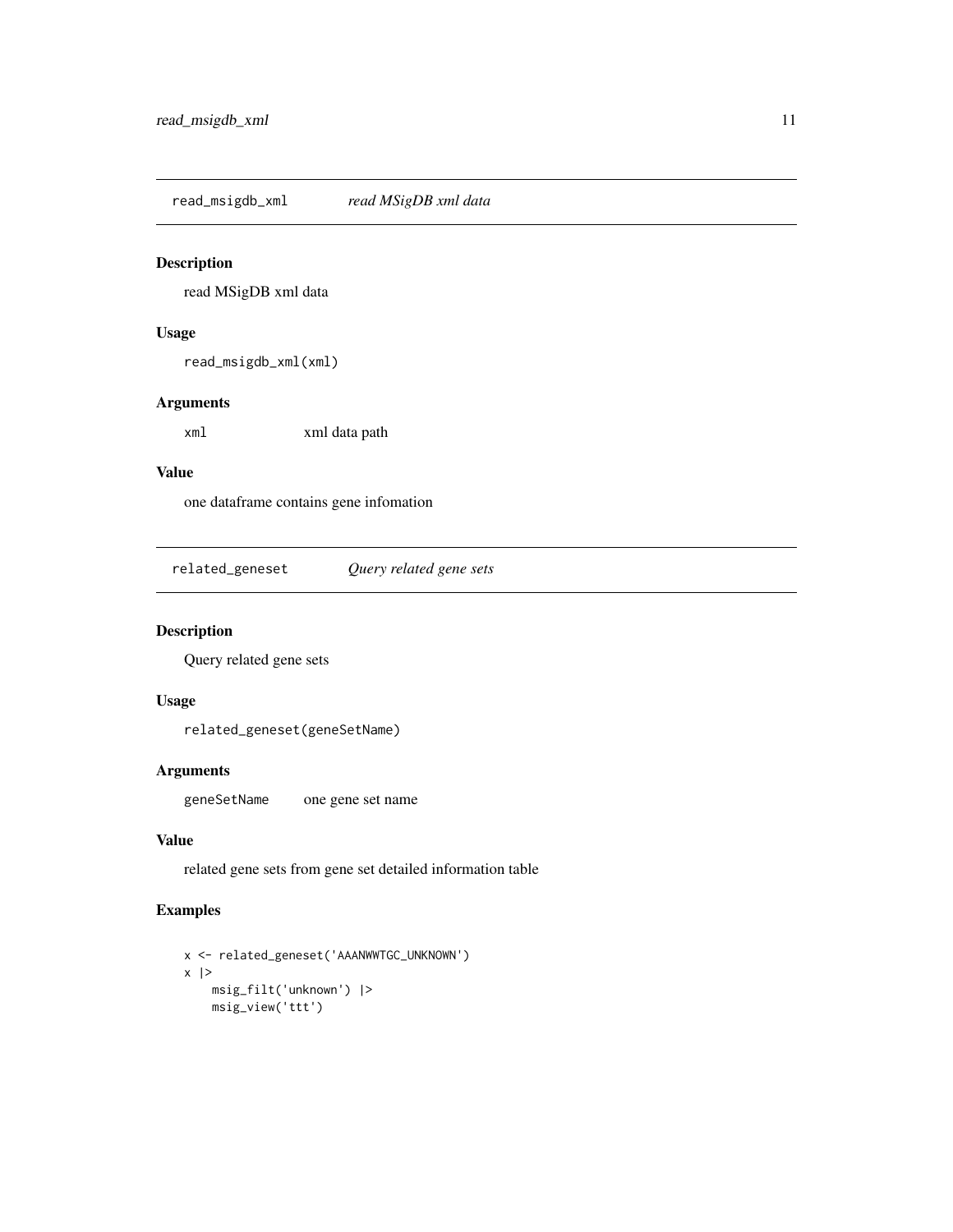<span id="page-11-0"></span>

Query MSigDB database by cookie

# Usage

```
search_msig(keywords, collection = "", organism = "", contributor = "", email)
```
# Arguments

| keywords    | one keywords see Detail field              |
|-------------|--------------------------------------------|
| collection  | one or more collections                    |
| organism    | one or more organisms                      |
| contributor | one or more contributors                   |
| email       | email that registered for MSigDB database. |

#### Value

dataframe contains name, description and so on.

# Examples

```
email <- 'your email'
x <- search_msig('immune & response')
x |>
   msig_filt('system') |>
   msig_view('C2')
```
search\_show\_collection

*Show collctions for msigdb\_search()*

# Description

Show collctions for msigdb\_search()

# Usage

search\_show\_collection(email)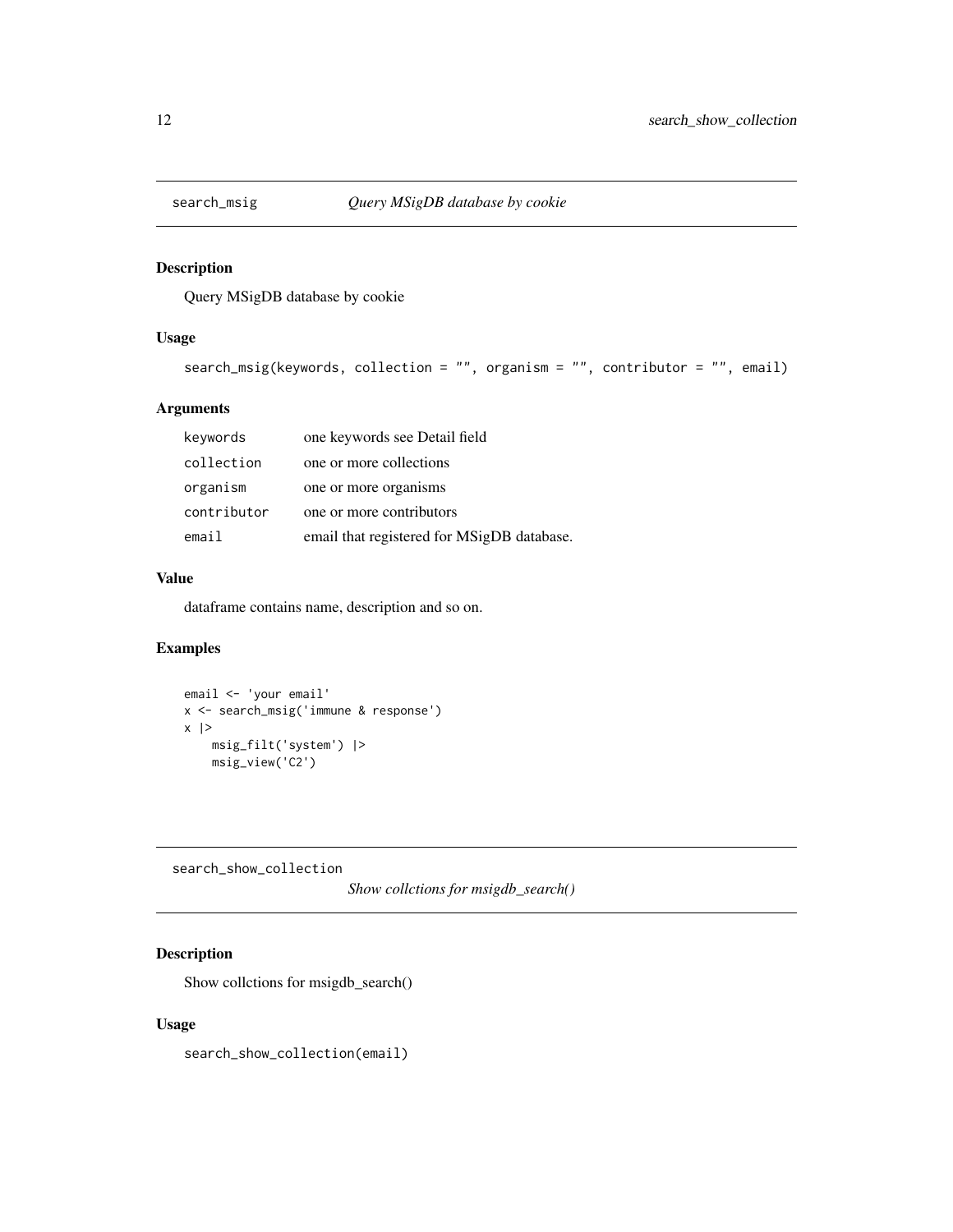#### <span id="page-12-0"></span>Arguments

email email that registered for MSigDB database.

#### Value

collections from MsigDB website.

# Examples

```
search_show_collection("your email")
# or
email <- 'your email'
search_show_collection()
```
search\_show\_contributor

*Show contributor for msigdb\_search()*

# Description

Show contributor for msigdb\_search()

#### Usage

```
search_show_contributor(email)
```
# Arguments

email email that registered for MSigDB database.

# Value

contributors from MsigDB website.

```
search_show_contributor("your email")
# or
email <- 'your email'
search_show_contributor()
```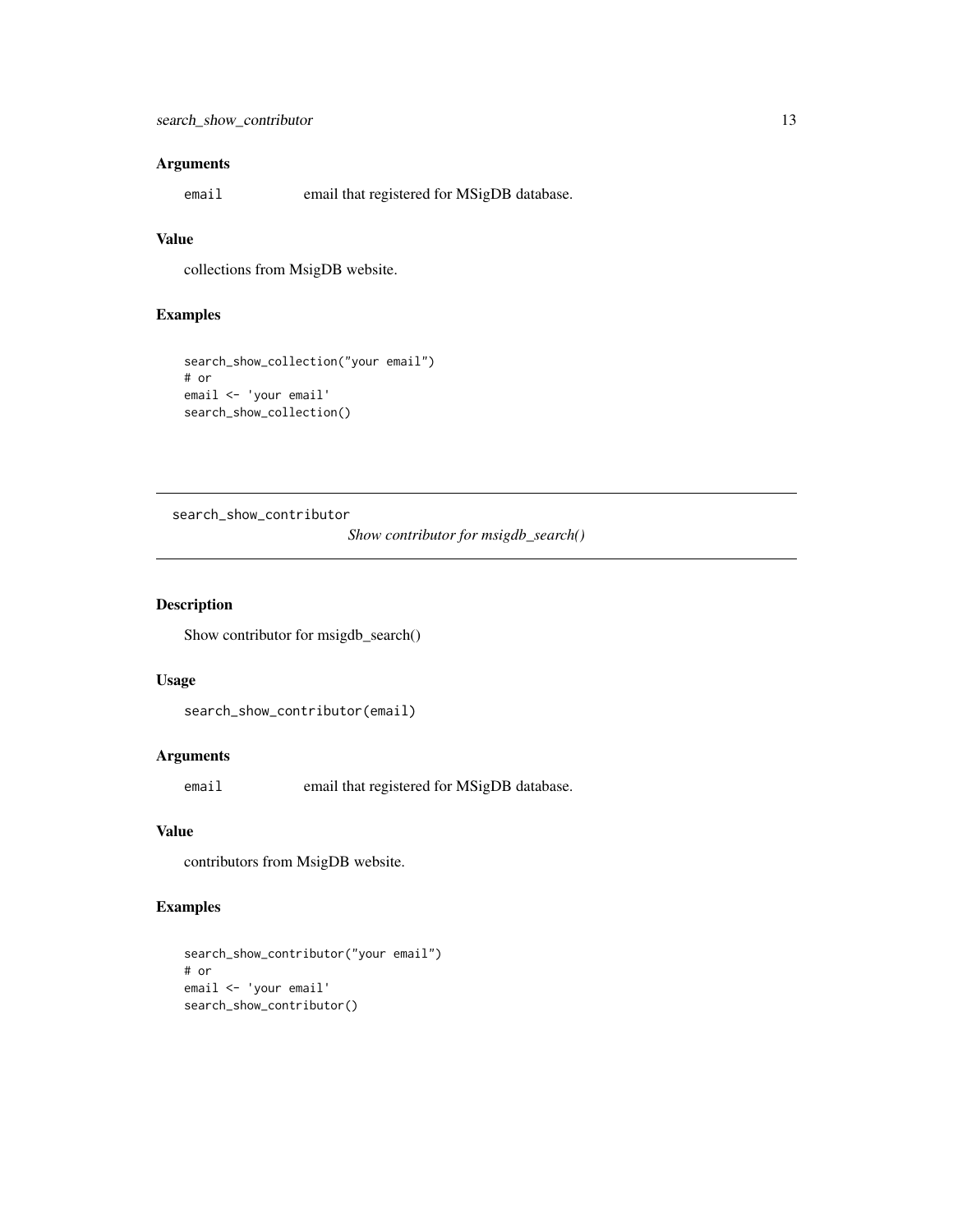<span id="page-13-0"></span>search\_show\_organism *Show organism for msigdb\_search()*

#### Description

Show organism for msigdb\_search()

#### Usage

search\_show\_organism(email)

#### Arguments

email email that registered for MSigDB database.

#### Value

organisms from MsigDB website.

# Examples

```
search_show_organism("your email")
# or
email <- 'your email'
search_show_organism()
```
show\_local\_collection *Show collections of local MsigDB database*

# Description

Show collections of local MsigDB database

#### Usage

```
show_local_collection()
```
#### Value

A dataframe contains 2 columns. The first column is the name of the collection. The second column is the number of frequencies it has.

#### Examples

show\_local\_collection()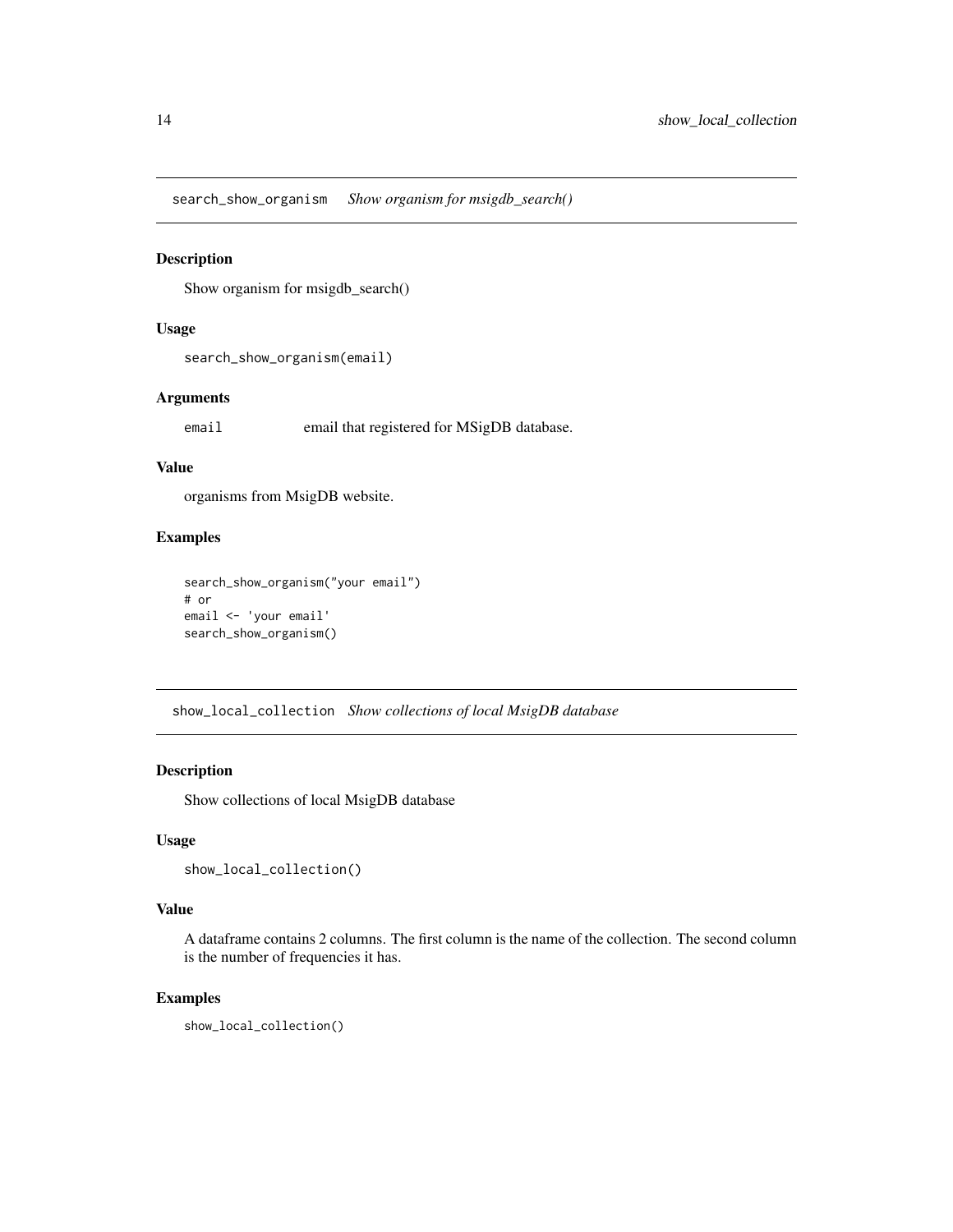<span id="page-14-0"></span>show\_local\_contributor

*Show contributors of local MsigDB database*

#### Description

Show contributors of local MsigDB database

#### Usage

show\_local\_contributor()

# Value

A dataframe contains 2 columns. The first column is the name of the contributor. The second column is the number of frequencies it has.

# Examples

show\_local\_contributor()

show\_local\_contributor\_org

*Show contributor\_orgs of local MsigDB database*

# Description

Show contributor\_orgs of local MsigDB database

#### Usage

```
show_local_contributor_org()
```
#### Value

A dataframe contains 2 columns. The first column is the name of the contributor\_org. The second column is the number of frequencies it has.

#### Examples

show\_local\_contributor\_org()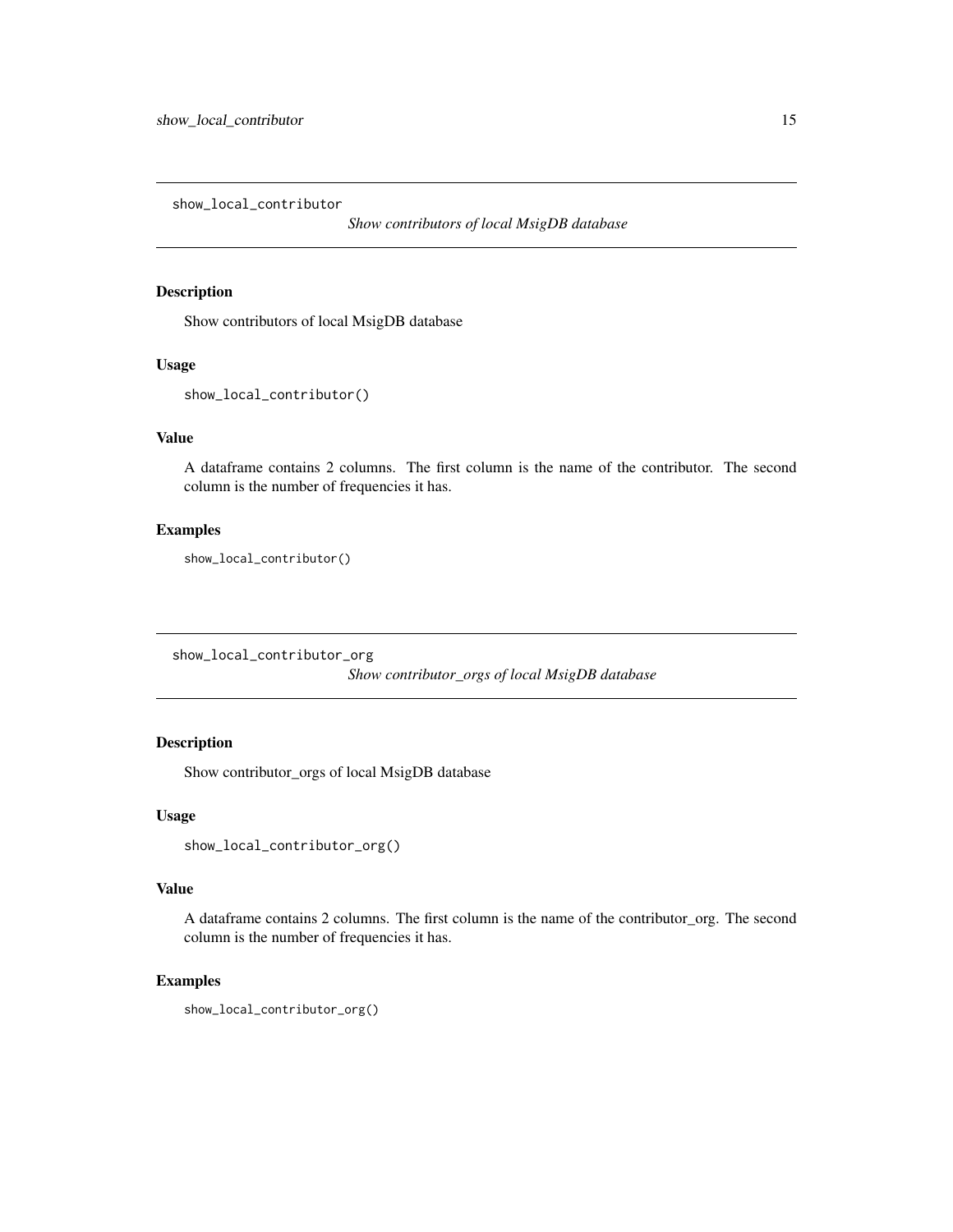<span id="page-15-0"></span>

Show local data used in this package

#### Usage

show\_local\_data()

#### Value

data used inner this package

# Examples

show\_local\_data()

show\_local\_sub\_collection

*Show sub\_collections of local MsigDB database*

#### Description

Show sub\_collections of local MsigDB database Show sub\_collections of local MsigDB database

#### Usage

```
show_local_sub_collection()
```
show\_local\_sub\_collection()

# Value

A dataframe contains 2 columns. The first column is the name of the sub\_collection. The second column is the number of frequencies it has.

A dataframe contains 2 columns. The first column is the name of the sub\_collection. The second column is the number of frequencies it has.

#### Examples

show\_local\_sub\_collection()

show\_local\_sub\_collection()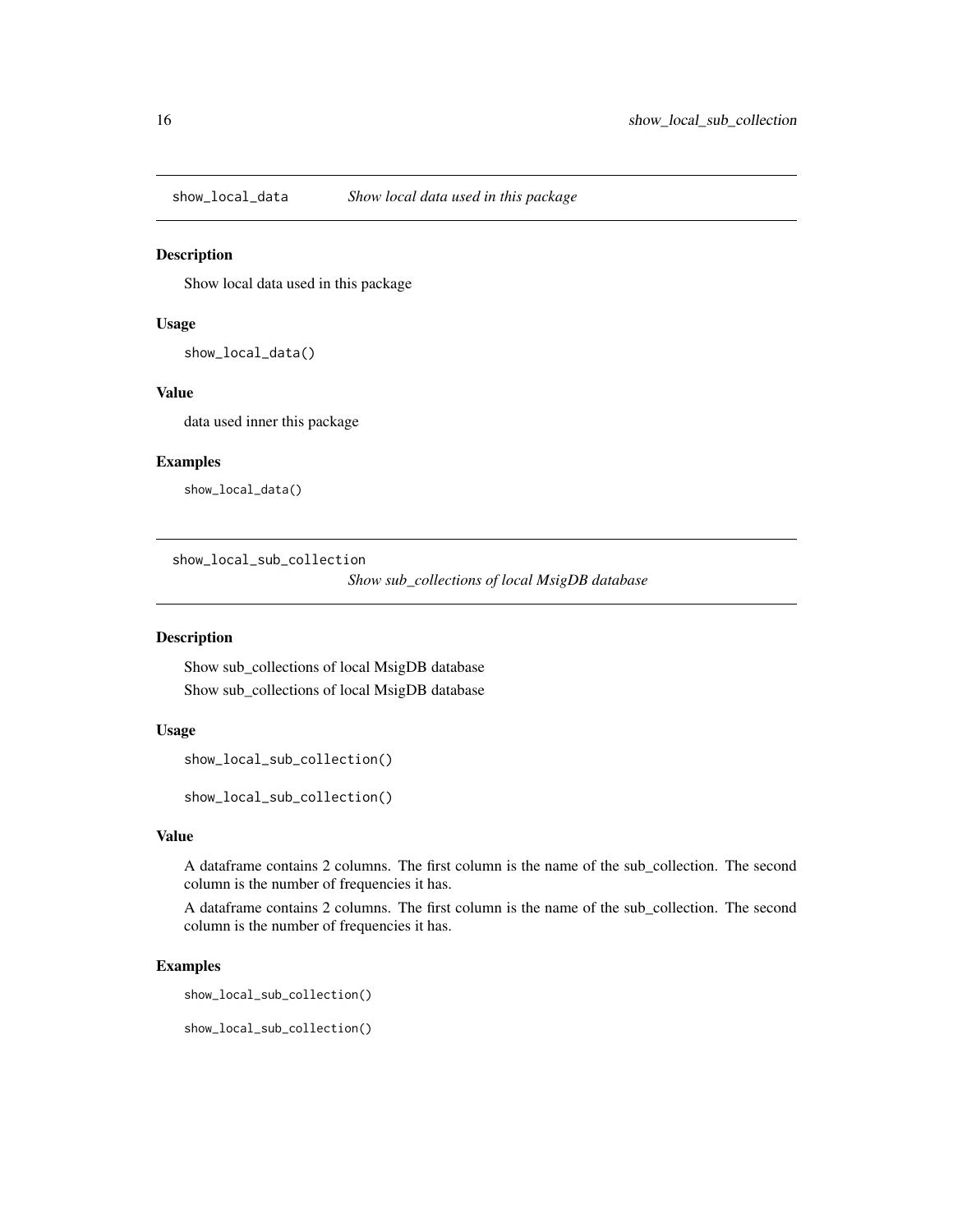<span id="page-16-0"></span>similarity\_geneset *Query similarity gene sets*

# Description

Query similarity gene sets

# Usage

similarity\_geneset(geneSetName)

# Arguments

geneSetName one gene set name

# Value

similarity gene sets

```
x <- similarity_geneset('REACTOME_DEGRADATION_OF_AXIN')
x |>
   msig_view()
```